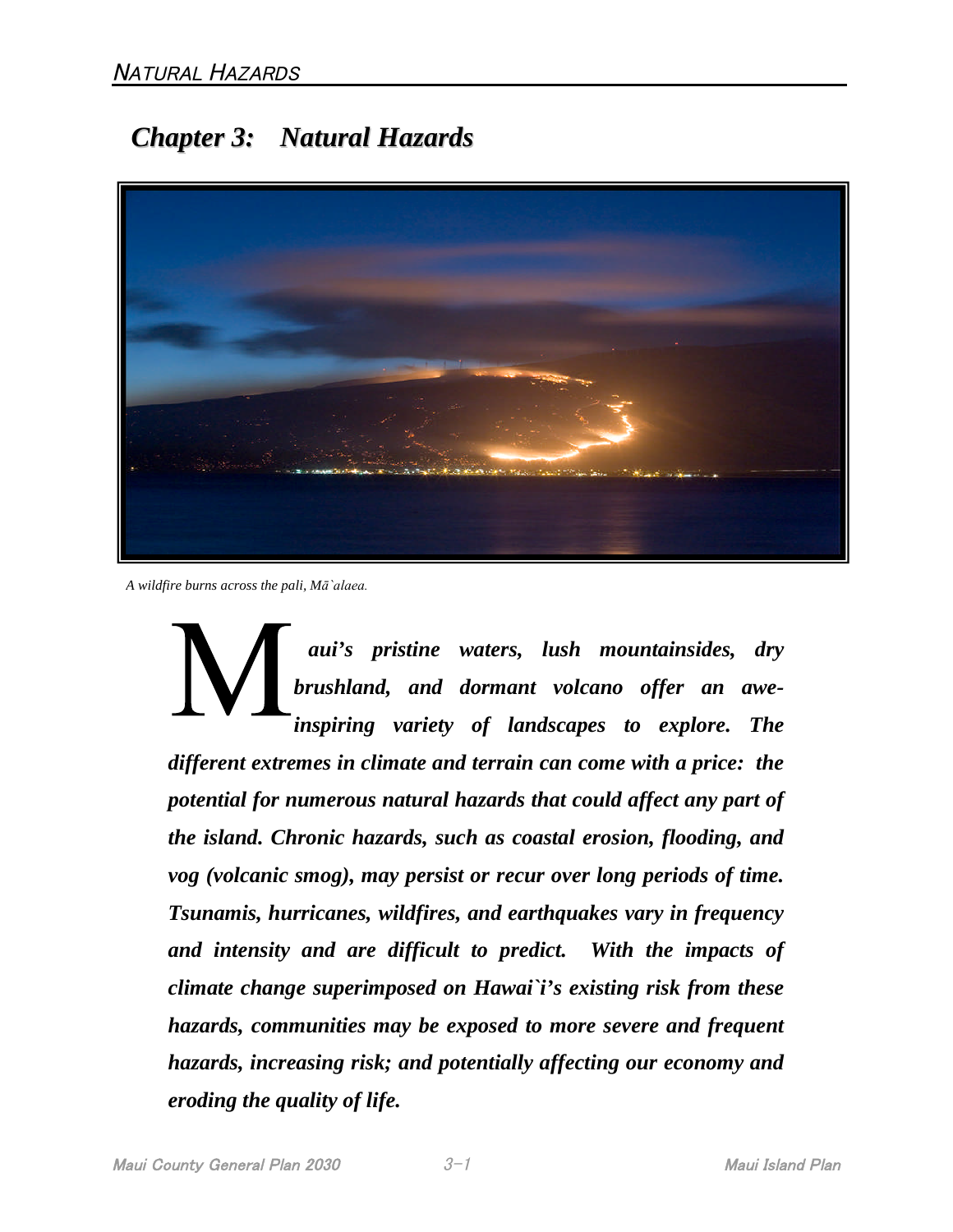### **Background Information**

Natural hazards must be considered when planning for the future. Maui's shorelines, beaches, and near shore coastal waters are highly susceptible to damage from coastal hazards such as tsunamis, storm surge, and erosion. Inland areas can sustain wind damage, flooding, fires, and drought. These dangers pose a significant threat to life and property.

The University of Hawai`i, the National Oceanic and Atmospheric Administration, and others are working to model the likely impact of a typical tsunami event on the island of Maui. There are several densely populated areas near the coastline and/or in low-lying areas that are vulnerable to tsunami damage.

These same areas are also in danger of periodic hazards such as high surf and storm surge. During the time horizon of the MIP, it will be important to understand how sea-level rise and shoreline changes may affect low-lying areas.

Mitigation, risk, and vulnerability should be addressed for the hazards listed in Table 3-1 when planning for the long term.

| <b>Hazards</b>                                  | <b>Overview</b>                                                                                                                                                                                                                                                                                                                                                                                                                                                                                                                                                                                                                                                                                                                                                                                                                                       |
|-------------------------------------------------|-------------------------------------------------------------------------------------------------------------------------------------------------------------------------------------------------------------------------------------------------------------------------------------------------------------------------------------------------------------------------------------------------------------------------------------------------------------------------------------------------------------------------------------------------------------------------------------------------------------------------------------------------------------------------------------------------------------------------------------------------------------------------------------------------------------------------------------------------------|
| <b>Tsunami</b>                                  | Locally generated or Pacific-wide seismic waves (tsunamis) threaten Pacific island coastal<br>communities. Due to increased coastline development, thousands of residents and tourists can be<br>affected by a tsunami. In Hawai'i, tsunamis have accounted for more lost lives than the total of all<br>other local disasters. In the 20th century, an estimated 221 people have been killed by tsunamis.<br>Historically, Maui has experienced tsunami wave heights as high as 33 feet.                                                                                                                                                                                                                                                                                                                                                             |
| Earthquake/<br><b>Seismic</b><br><b>Hazards</b> | Landslides, ground cracks, rockfalls, and tsunamis are all hazards resulting from earthquakes.<br>Engineers, seismologists, architects, and planners have carefully evaluated seismic hazards related<br>to building construction. They have devised a system of classifying seismic hazards based on the<br>expected strength of ground shaking and the probability of the shaking actually occurring within a<br>specified time. The results are included in the Uniform Building Code (UBC) under the seismic<br>provisions.                                                                                                                                                                                                                                                                                                                       |
| <b>Volcanic</b><br><b>Activity</b>              | The East Maui volcano (Haleakala) has witnessed at least ten eruptions in the past 1,000 years;<br>numerous eruptions have occurred in the past 10,000 years. Thus, East Maui's long eruptive<br>history and recent activity indicate that the volcano will erupt in the future. Although Haleakala is<br>in the last stage of Hawaiian volcanic cycle, the eruption recurrence rate is estimated to be about<br>200-600 years. Lava flow, tephra (airborne lava fragments), volcanic gases, and ground cracks<br>may follow another eruption.                                                                                                                                                                                                                                                                                                        |
| <b>Tropical</b><br><b>Cyclones</b>              | "Tropical Cyclone" is a general term that can describe tropical depressions, tropical storms, and<br>hurricanes. The systems are classified according to maximum sustained wind speeds. These<br>storms generally affect Maui from June through November. In addition to high wind damage,<br>tropical cyclones impart riverine (non-coastal) flooding, freshwater coastal flooding, high surf<br>damage, highly destructive storm surge, and severe flooding in low-elevation areas with<br>insufficient drainage. Maui's unique topography concentrates torrential rains on mountain slopes,<br>resulting in destructive flash floods and landslides. Even a relatively weak tropical system can<br>have the potential to result in considerable property damage and loss of life. Major tropical<br>cyclones on average occur once every 10 years. |

| Table $3 - 1$ : Maui's potential natural hazards |
|--------------------------------------------------|
|--------------------------------------------------|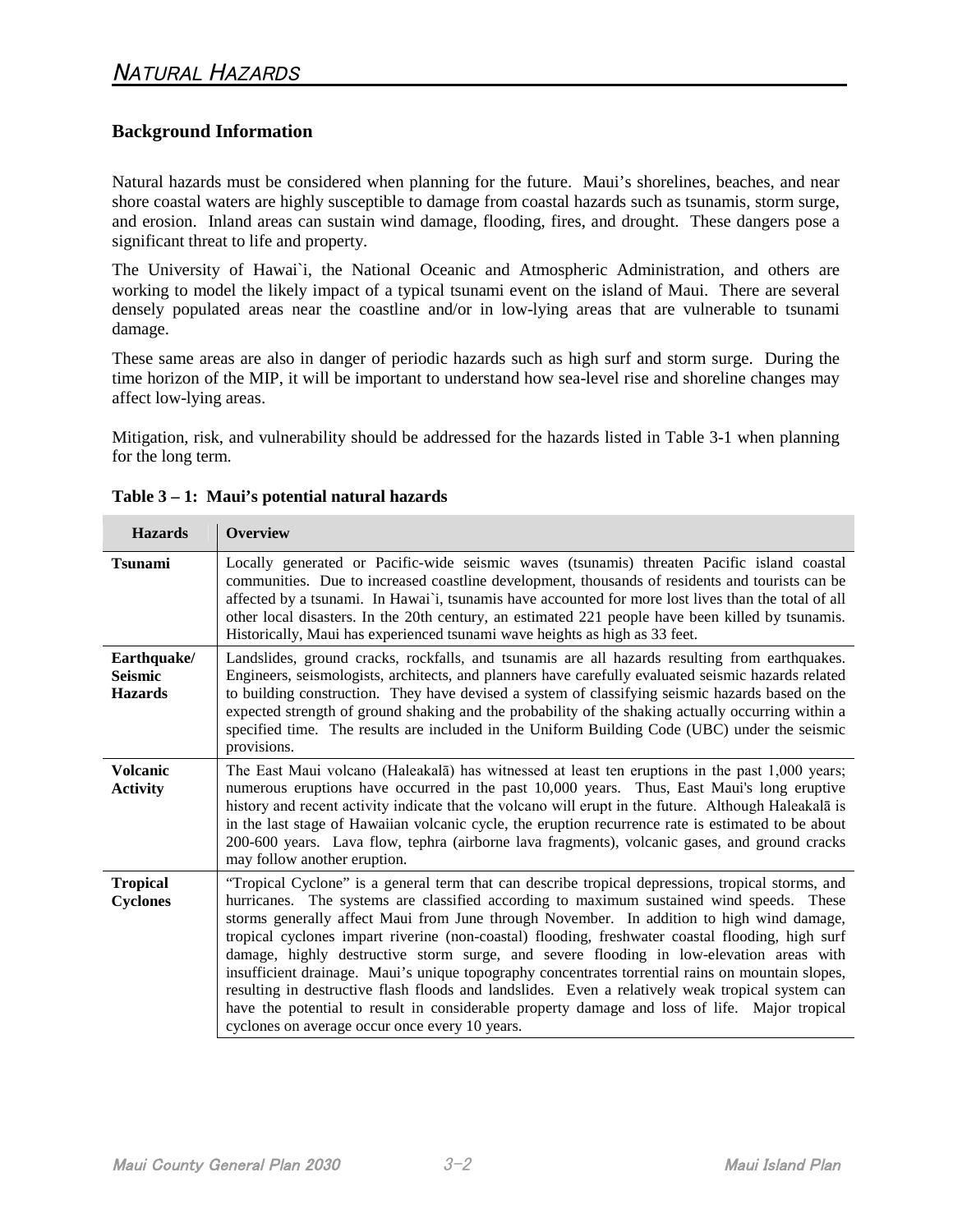# NATURAL HAZARDS

| <b>Hazards</b>                       | <b>Overview</b>                                                                                                                                                                                                                                                                                                                                                                                                                                                                                                                                                                                                                                                                                                                                                                                                                                                                                                                                                                                                 |
|--------------------------------------|-----------------------------------------------------------------------------------------------------------------------------------------------------------------------------------------------------------------------------------------------------------------------------------------------------------------------------------------------------------------------------------------------------------------------------------------------------------------------------------------------------------------------------------------------------------------------------------------------------------------------------------------------------------------------------------------------------------------------------------------------------------------------------------------------------------------------------------------------------------------------------------------------------------------------------------------------------------------------------------------------------------------|
| <b>Severe Storms</b><br>and Flooding | Major floods from severe storms typically occur during the winter season (October through April)<br>and account for 84 percent of the floods in the islands. <sup>1</sup> Kona storms are typically the most<br>destructive storms in Hawai'i, based on frequency. Storm intensities may include wind speeds up<br>to 60 miles per hour with flooding rains and snow storms on Haleakalā. Kona low pressure<br>systems are relatively long-lived storms, often affecting Hawai'i for a week or more, and have<br>been historically responsible for a great deal of damage.                                                                                                                                                                                                                                                                                                                                                                                                                                      |
| <b>Drought</b>                       | Long periods without rain are not uncommon in parts of the Pacific. The implications of a drought<br>are varied and can be dramatic. Reduced crop yields, livestock losses, reservoir depletion, and<br>impacts to long-term watershed and aquifer health can have cumulative impacts on agricultural<br>activity. Disputes may arise over water rights; water quality itself may decline due to higher<br>chloride concentrations, pH, and higher temperatures.                                                                                                                                                                                                                                                                                                                                                                                                                                                                                                                                                |
| <b>Fires</b>                         | Put simply, "wildfire" is the term applied to any unwanted and unplanned fire burning in forest,<br>shrub, or grass. According to the U.S. Department of Forestry and Wildlife, in Maui County there<br>were 1,291 brush fires between 1972-1999, which burned 64,248 acres and impacted 43 structures.<br>Unlike the mainland United States, Hawai'i's ecosystems are not adaptive to wildfire. Past<br>wildfires in Hawai'i have destroyed the last known species of certain native plants. According to<br>local biologists, many other native plants are only a wildfire away from extinction. Wildfires also<br>cause soil erosion, which then leads to soil runoff into the ocean, killing marine life that local<br>populations rely on for food and cultural practices. Soil erosion and soil damage from wildfire also<br>impact the health of Hawai'i's watersheds. When the watersheds are impacted by wildfire, soil<br>runoff can contaminate these water sources, making them unfit for drinking. |
| <b>Sea Level Rise</b>                | The University of Hawai'i Coastal Geology Center has predicted that the sea level will rise in the<br>This would impact all coastlines, and would most severely affect Maui's<br>coming decades.<br>developed, low-lying communities: Mā`alaea, North Kīhei, Lahaina, Kā`anapali, and Kahului.<br>Prudent land use planning will consider possible sea-level rise as a variable in the future.                                                                                                                                                                                                                                                                                                                                                                                                                                                                                                                                                                                                                  |
| <b>High Wind</b>                     | High winds can cause heavy damage to public buildings and homes. Construction standards,<br>building materials, and building location determine whether a structure will endure. These winds<br>can be the result of tropical systems, frontal systems, or Kona low pressure systems. Depending on<br>the wind direction and speed, a Venturi effect may take place in mountainous terrain on Maui,<br>oftentimes amplifying localized wind speeds.                                                                                                                                                                                                                                                                                                                                                                                                                                                                                                                                                             |
| <b>Landslides</b>                    | This general term covers debris flows, rockfalls, and a variety of other slope failures. Landslides<br>are commonly related to tropical cyclone events, heavy rain on saturated ground, or earthquakes.<br>Debris flows, sometimes referred to as mudslides, mudflows, or debris avalanches, are common<br>types of fast-moving landslides and occur in a variety of environments. According to the City and<br>County of Honolulu's Civil Defense Agency, the most hazardous areas are canyon bottoms, stream<br>channels, areas near the outlets of canyons, and slopes excavated for buildings and roads.                                                                                                                                                                                                                                                                                                                                                                                                    |

<span id="page-2-0"></span><sup>&</sup>lt;sup>1</sup> State of Hawai'i (2007). *Hazard Mitigation Plan*.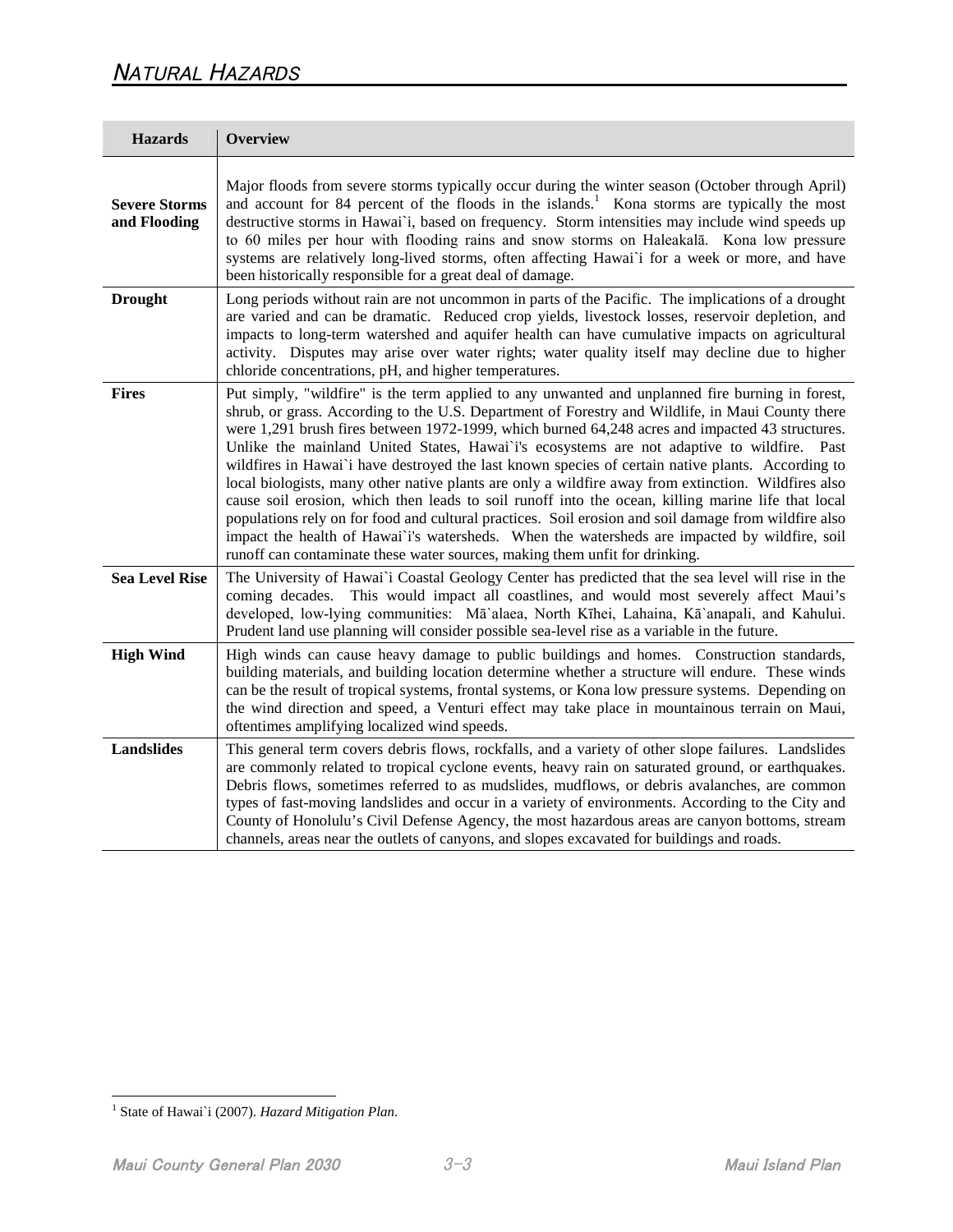

*Aerial view of the destruction caused by a Kona storm, Kula.*

Property damage resulting from natural hazards has become exceedingly costly for both the disaster victims and the American taxpayer. According to the Maui County Multi-Hazard Mitigation Plan (HMP), from 1989 to 1993, the average annual loss from natural disasters was \$3.3 billion nationally. Over 6,000 people have been killed and 50,000 injured from natural disasters in the past 25 years (FEMA, 1998). Nationally, extreme weather caused approximately \$23.9 billion in combined property and crop damages in 2011, more than double the \$9.9 billion in 2010. Property damages were estimated at \$20.9 billion, almost triple the 2010 total of \$7 billion and 2009 total of \$6.8 billion. As in 2010, flooding was a major culprit, accounting for more than \$9 billion in losses. Weather-related deaths also more than doubled in 2011, reaching 1,091 victims, up from 490 in 2010. According to the National Weather Service, this number is well above the 10-year average (2002-2011) of 641.

The HMP identifies hazards and risks posed by natural disasters, and provides an action plan to reduce loss if such disasters occur. FEMA requires that this plan be updated every five years. The MIP advocates for the implementation and updating of the HMP.

#### **CHALLENGES AND OPPORTUNITIES**

*Fragmented Agency Coordination*

Although the Maui County Civil Defense Agency is responsible for HMP implementation, the agency cannot be successful in its mission without the cooperative efforts of many County, State, and Federal agencies. To be prepared for any hazard event, all relevant agencies have to be communicative and coordinated; this will help to ensure community resilience before, during, and after a hazard event.

In the context of social and physical systems, resilience can be described as a way to cope with uncertainty or risk. Natural hazards, such as earthquakes, severe storms, or shoreline erosion, pose a variety of risks to communities that cannot be fully described or predicted. Communities manage these risks by building the capacity to avoid or minimize the impacts of hazards, and rebound quickly from disasters.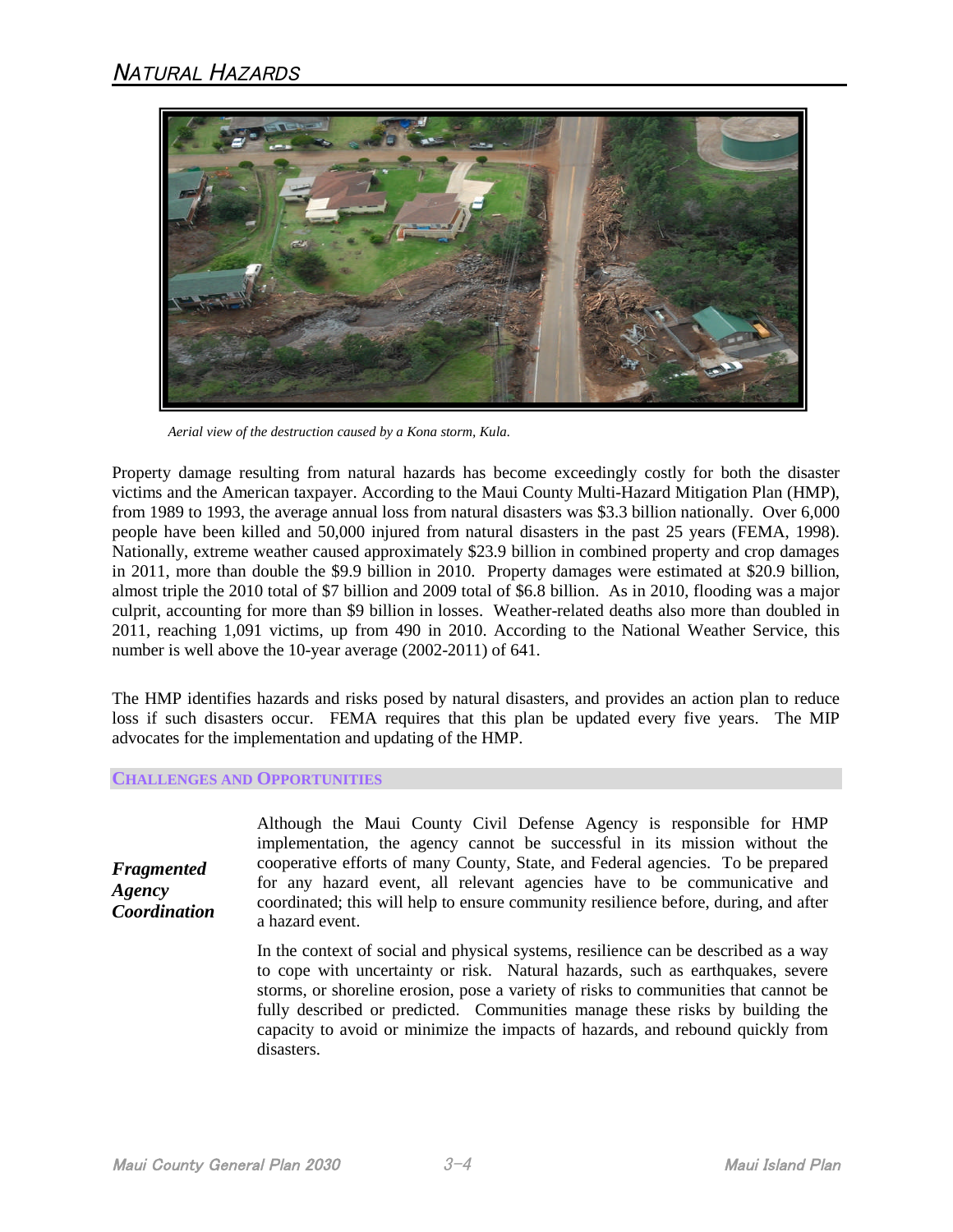### **Guiding Principles for Resilient Communities**

Various communities in Hawai`i have defined six principles to plan for resilience. These principles, adapted from the Hawai`i Coastal Zone Management Program (2007), include:

- **Community-based:** engage communities in planning and implementation.
- **Place-based:** consider unique characteristics (natural resources, weather, and demographics) of each place.
- **Ecosystem-based:** recognize connections between land and sea and other components of the ecosystem.
- **Culture-based:** honor the host culture and values.
- **Risk-based:** incorporate hazard risk knowledge in all elements of planning.
- **Collaborative:** promote collaboration between stakeholders at all stages of the planning process.

Guiding principles can be applied in all stages of the planning cycle. Specific steps to plan for resilience in a community:

- **Step 1**: Characterize hazard risk
- **Step 2**: Define resilience goals and status
- **Step 3**: Develop actions and partnerships



*Figure 3 - 1: Goals of resilient communities (U.S. Indian Ocean Tsunami Warning System Program).*

Hazard mitigation is action taken to permanently reduce or eliminate long-term risk to people and their property from the effects of natural hazards.

The purpose of multi-hazard mitigation is two-fold: 1) protect people and structures from harm and destruction; and 2) minimize the costs of disaster response and recovery. Hazard mitigation planning is the process that analyzes a community's risk from natural hazards, coordinates available resources, and implements actions to reduce risks.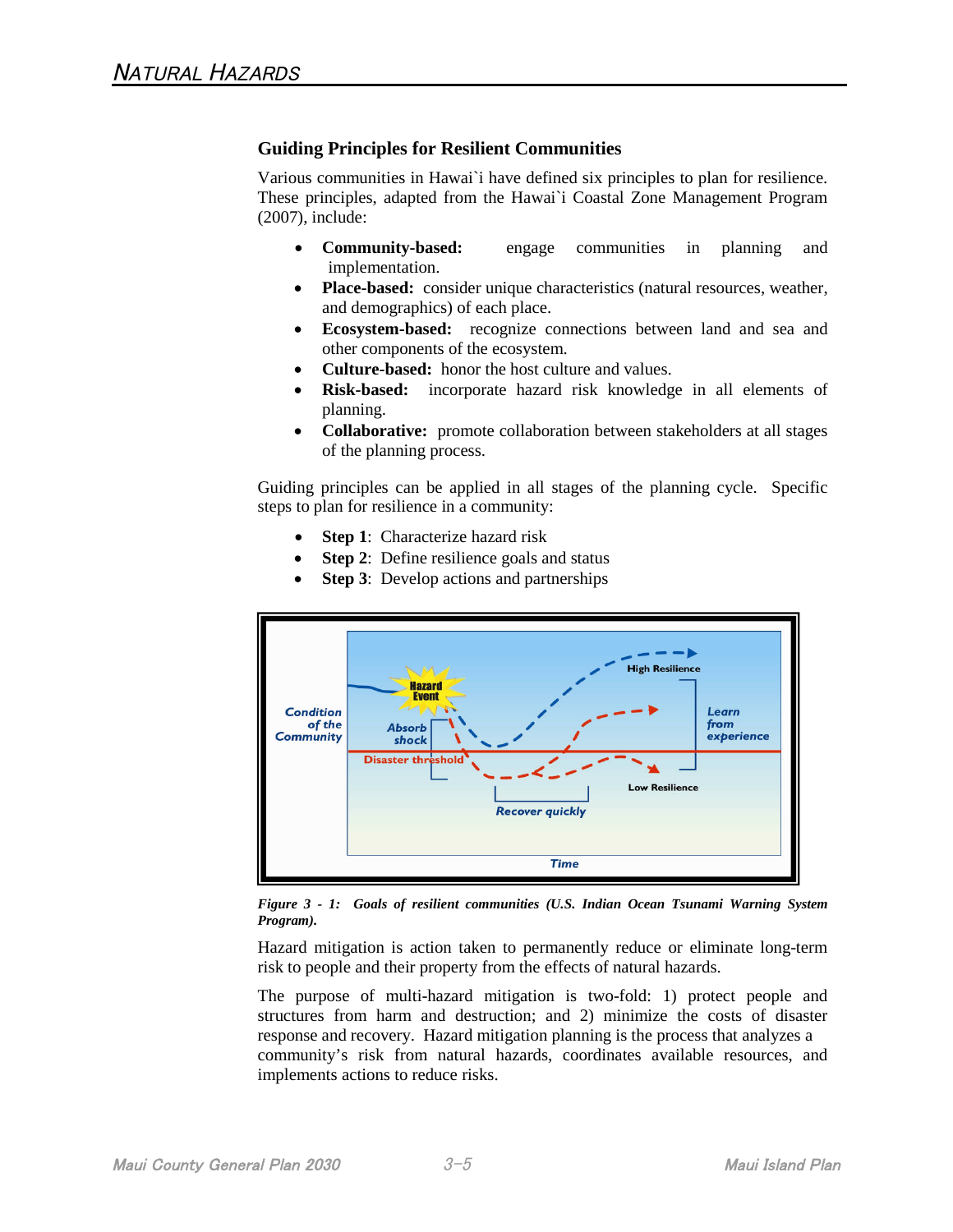In 1995, FEMA introduced a National Mitigation Strategy to ensure the national focus on mitigation. The National Strategy promotes the partnership of government and the private sector to "build" safer communities. Hazard mitigation encourages all Americans to identify hazards that may affect them or their communities to take action to reduce risks. Mitigation actions help safeguard personal and public safety. Retrofitting bridges, for example, can help keep them from being washed out, which means they will be available to fire trucks and ambulances in the event of a storm. Installing hurricane clips and fasteners can reduce personal and real property losses for individuals and reduce the need for public assistance in the event of a hurricane. Increasing coastal setbacks reduces the risk of deaths and property losses from tsunamis, storm surge, and sea-level rise.

*Limited Routes For Safe Evacuation*

In several areas of the island there is only one access to get into or out of a region. For years this has been a problem for Lahaina travelers when there is a wildfire or a rockslide, and this limitation could be disastrous if a tsunami impacted the southand/or west-facing shores. Likewise, Hāna and East Maui are prone to being cut off from the rest of the island in the event of earthquakes or rockslides.

Property owners, businesses, service providers, and government have a tendency to



*Warning sign posted after 2006 earthquake, Kīpahulu.*

# *Improved Public Outreach and Education*

delay the preparation for natural dangers until there is a crisis. This lack of preparation puts both life and property at risk.

Increasing awareness through public forums that educate communities about natural hazards will empower the public with solutions that will enable the entire community to work together when a crisis strikes. School programs can also be implemented to teach children how they can respond to an emergency situation.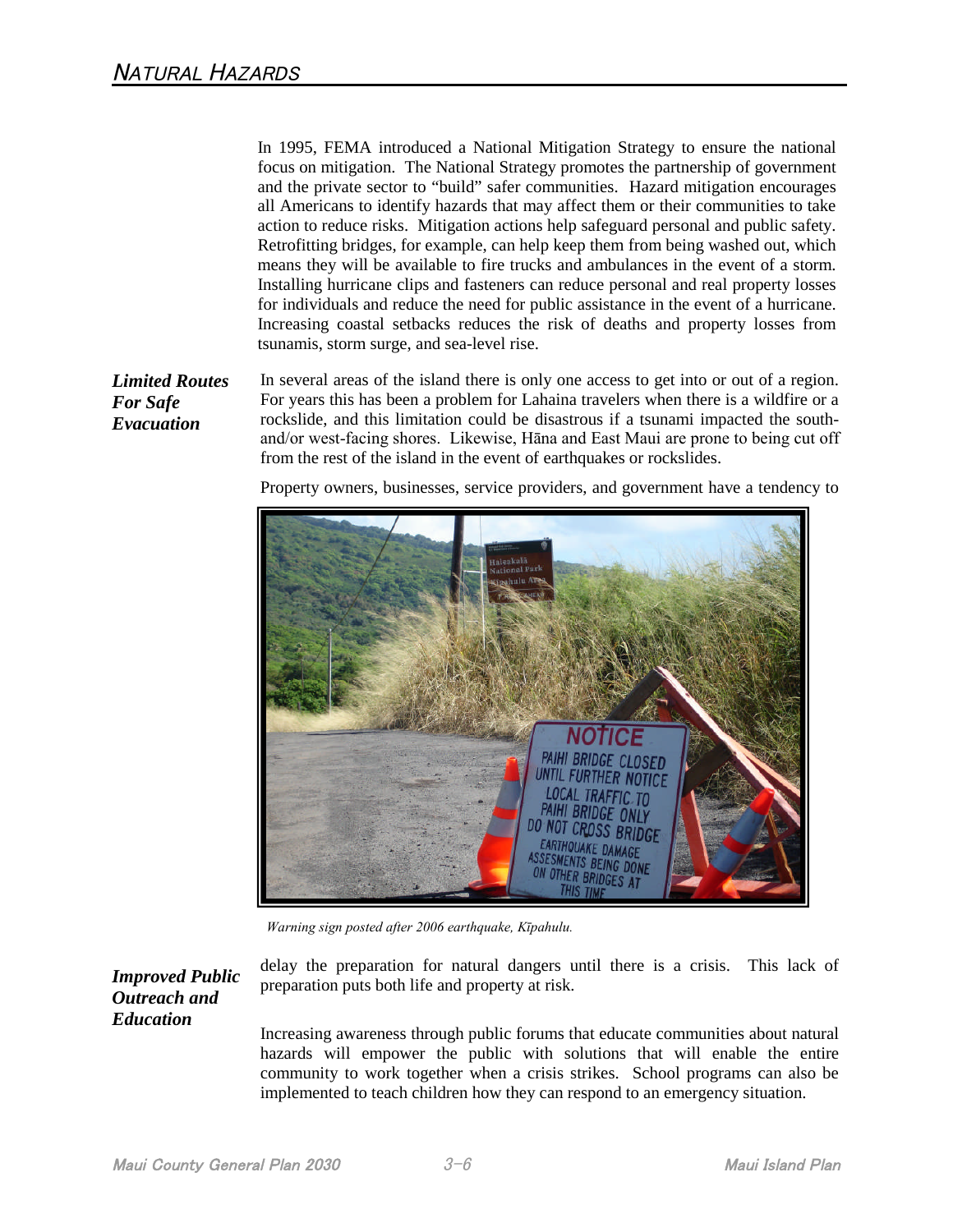Another important benefit of hazard mitigation and education is that public investment in disaster preventative measures can significantly reduce the impact of disasters in the future, including the cost of post-disaster cleanup.

# **SUMMARY OF NATURAL HAZARDS ISSUES**

- Fragmented agency coordination
- Lack of plans to protect life and property
- Limited routes for safe evacuation
- Need to improve public outreach and education
- Development and/or redevelopment located in hazardous areas

#### **GOAL, OBJECTIVES, POLICIES, AND ACTIONS**

#### **Goal:**

**3.1** Maui will be disaster resilient.

#### **Objective:**

| 3.1.1 | Increased inter-agency coordination. |  |
|-------|--------------------------------------|--|
|       |                                      |  |
|       |                                      |  |

#### **Policies:**

| 3.1.1.a |  | Reinforce the island's preparedness capacity by: |  |
|---------|--|--------------------------------------------------|--|
|         |  |                                                  |  |

- (1) Applying the latest data-gathering techniques/technology;
- (2) Pursuing funding opportunities;
- (3) Improving monitoring and advance warning systems;
- (4) Fostering public awareness; and
- (5) Working with external agencies to coordinate disaster mitigation and response.

#### **Implementing Actions:**

- **3.1.1-Action 1** Consolidate and update the geographic information systems (GIS) hazards data bank in the Maui County Emergency Operations Center. Allow for the use of outside data to be included in the data bank.
- **3.1.1-Action 2** Acquire the latest GIS technology in hazard, risk, and vulnerability assessments.
- **3.1.1-Action 3** Establish a standing County Hazard Mitigation Committee, comprised of representatives from all levels of government and the private sector.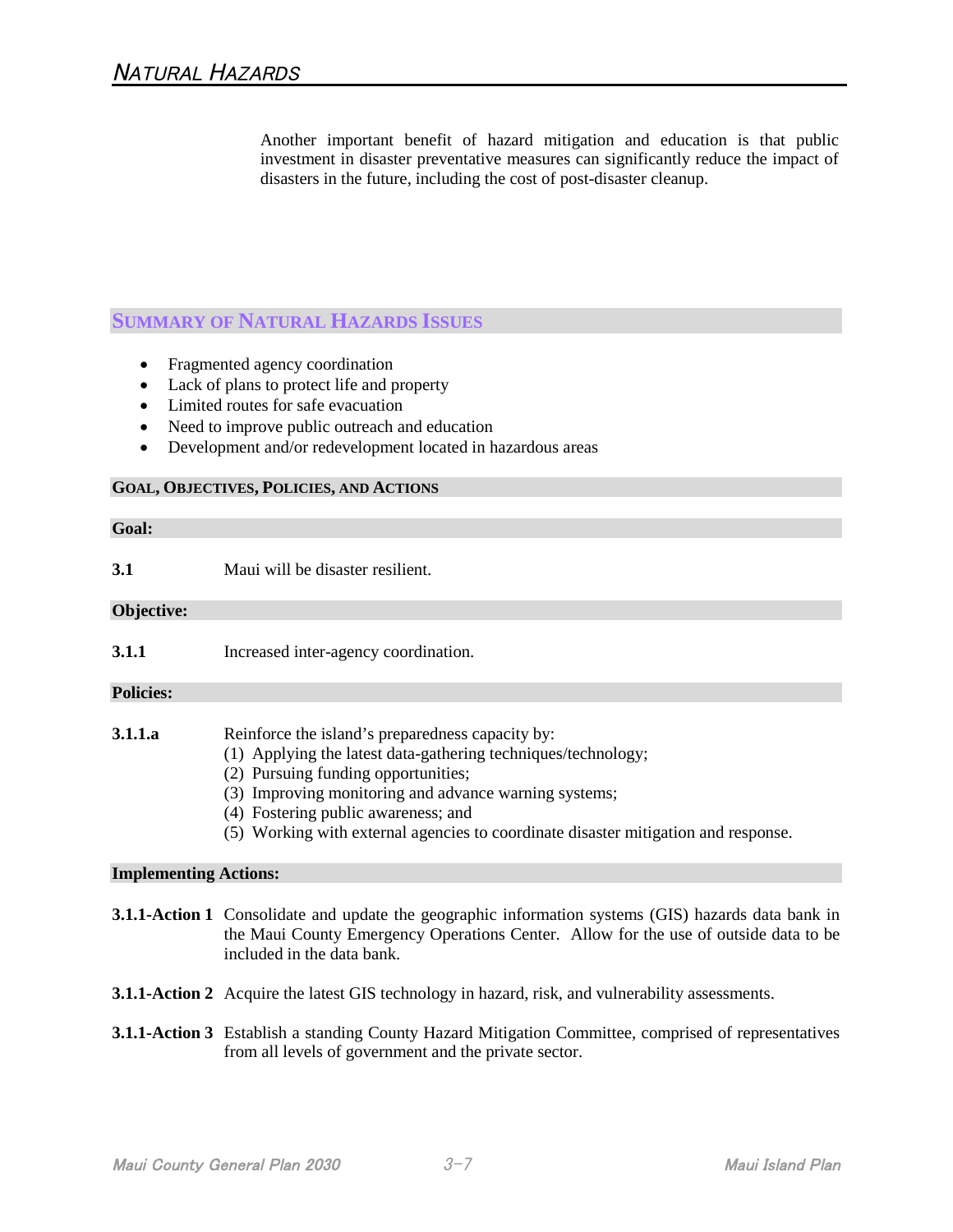# NATURAL HAZARDS

| Objective:                   |                                                                                                                                                                                                                                                                                                                                                                                                                                                                                                                                                             |  |
|------------------------------|-------------------------------------------------------------------------------------------------------------------------------------------------------------------------------------------------------------------------------------------------------------------------------------------------------------------------------------------------------------------------------------------------------------------------------------------------------------------------------------------------------------------------------------------------------------|--|
| 3.1.2                        | Greater protection of life and property.                                                                                                                                                                                                                                                                                                                                                                                                                                                                                                                    |  |
| <b>Policies:</b>             |                                                                                                                                                                                                                                                                                                                                                                                                                                                                                                                                                             |  |
| 3.1.2.a                      | Identify critical infrastructure, lifelines, roads, and populations that are vulnerable to<br>coastal hazards, and encourage strategic retreat and relocation to safer areas.                                                                                                                                                                                                                                                                                                                                                                               |  |
| 3.1.2.b                      | Consider the location of dams, reservoirs, holding ponds, and other water-containing<br>entities that are upstream of inhabited areas to anticipate, avoid, and mitigate inundation<br>risks, and discourage new development in areas where possible inundation hazards may<br>exist.                                                                                                                                                                                                                                                                       |  |
| 3.1.2.c                      | Strengthen current development standards to minimize destruction of land and property.                                                                                                                                                                                                                                                                                                                                                                                                                                                                      |  |
| 3.1.2.d                      | Encourage the use of construction techniques that reduce the potential for damage from<br>natural hazards.                                                                                                                                                                                                                                                                                                                                                                                                                                                  |  |
| 3.1.2.e                      | Increase the County's resilience to drought.                                                                                                                                                                                                                                                                                                                                                                                                                                                                                                                |  |
| 3.1.2.f                      | Increase food and energy security through local production and storage.                                                                                                                                                                                                                                                                                                                                                                                                                                                                                     |  |
| <b>Implementing Actions:</b> |                                                                                                                                                                                                                                                                                                                                                                                                                                                                                                                                                             |  |
|                              | 3.1.2-Action 1 Develop an Emergency Management Center in Central Maui.                                                                                                                                                                                                                                                                                                                                                                                                                                                                                      |  |
|                              | <b>3.1.2-Action 2</b> Implement the HMP, and subsequent updates, to the extent it is consistent with MIP.                                                                                                                                                                                                                                                                                                                                                                                                                                                   |  |
|                              | <b>3.1.2-Action 3</b> Develop a Post-Disaster Recovery and Reconstruction Plan that will ensure Maui's<br>resilience to coastal hazards.                                                                                                                                                                                                                                                                                                                                                                                                                    |  |
|                              | <b>3.1.2-Action 4</b> Develop plans and/or incentives to do the following:<br>(1) Encourage rebuilding inland as an alternative to shoreline hardening;<br>(2) Streamline the reconstruction of structures that are moved substantially inland;<br>(3) Encourage the relocation of existing structures so they are away from shoreline<br>areas; and<br>(4) Encourage the relocation of vulnerable coastal roads that are susceptible to<br>destruction from natural hazards, such as a portion of North Kihei Road and the Pali<br>to Puamana realignment. |  |
|                              | 3.1.2-Action 5 Periodically update the shoreline rules to enable the Maui Planning Commission to<br>provide safe setbacks from the shorelines and incorporate best management practices.                                                                                                                                                                                                                                                                                                                                                                    |  |
|                              | <b>3.1.2-Action 6</b> Use and update the Federal Emergency Management Agency-Digital Flood Insurance<br>Rate Maps (DFIRM) in the permitting process to minimize development in flood-prone                                                                                                                                                                                                                                                                                                                                                                  |  |

areas.